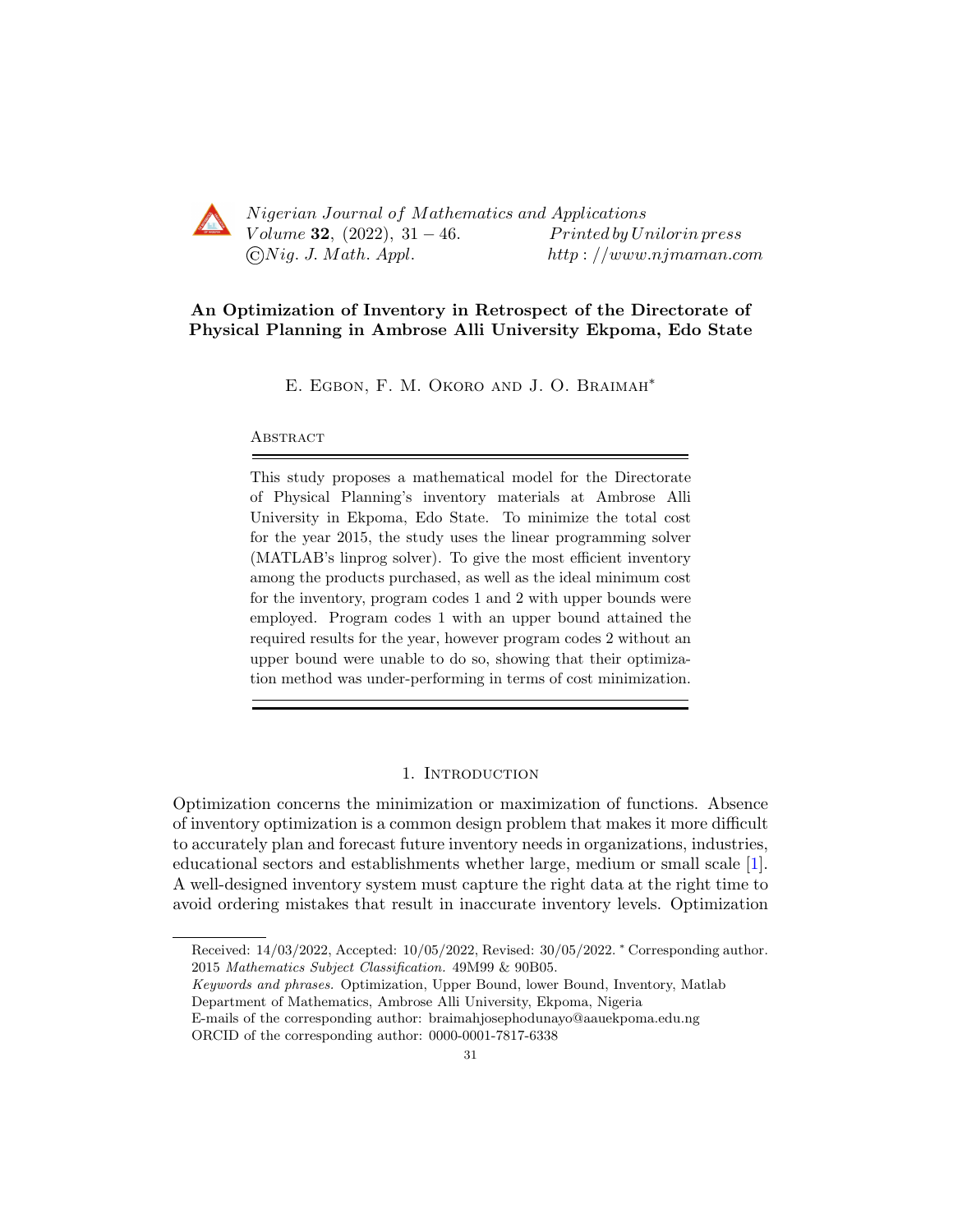is especially important as a cost-control measure in a manufacturing business, because it functions both to reduce waste and improve serviceability [\[2\]](#page-15-1) and [\[3\]](#page-15-2). A design solution can be to incorporate clearly written standard operating procedures for checking in and storing inventory items and instituting periodic physical inventory counts [\[4\]](#page-15-3) and [\[5\]](#page-15-4). Optimization of inventory emerged as a proven technology to drastically reduce total inventory levels while improving customer service levels. Inventory optimization is now recognized by leading companies as a core competency critical to their success  $[4]$ . Some scholars like  $[6]$  and  $[7]$  emphasized that the overall goal of inventory management is to have what is needed when it is needed and to minimize the number of times one is out of stock.

The modern theory of inventory offers a variety of economic and mathematical models of inventory system in achieving optimal inventory policy [\[8\]](#page-15-7), [\[9\]](#page-15-8), [\[10\]](#page-15-9) and [\[11\]](#page-15-10). The basic problem of inventory management is to determine the optimal stock size and optimal reorder size. The inventory at hand at any time  $(t)$  is given by:

(1) 
$$
I(t) = Lo + \int_{o}^{t} [a(Q) - b(Q)] dQ
$$

where  $a(Q)$  = Supply rate/unit time,  $b(Q)$  = Demand rate/unit time and  $L<sub>O</sub>$  = Initial starting Inventory level. The optimal stocking decision for periodic review models should satisfy the optimality conditions given by [\[12\]](#page-15-11) as:

(2) 
$$
Pr.(D \leq S^*) = \frac{p}{h+p}
$$

where  $D$  is the initial Inventory level,  $S^*$  is the pris the probability of the stocking decision for the review model, h is the and  $\frac{p}{h+p}$  is known as the critical ratio. The optimal policy for a newspaper vendor problem is to order up to  $S^*$ whenever the initial inventory level  $(D)$  is below  $S^*$ , otherwise do not place an order. In this case, the optimal policy will place orders only when the initial inventory level is below a threshold  $s < S^*$ , given by [\[13\]](#page-15-12), [\[14\]](#page-15-13) and [\[15\]](#page-15-14) as:

$$
(3) \tG(s) = G(S^*) + K
$$

In order to analyze continuous-review inventory systems, a demand process should be specified. The inventory position is:

(4) 
$$
Pr(IP = K) = \frac{m_k}{\sum_{j=s+1}^{k} m_j}
$$
, for  $j = s + 1$ ,  $j = s + 2$ ,  $j = s - 1$ ,

where  $m_j = \sum_{k=j+1}^{s} m_k \cdot \Psi(k-j)$  is the average number of visits to  $IP = j$ during a replenishment cycle.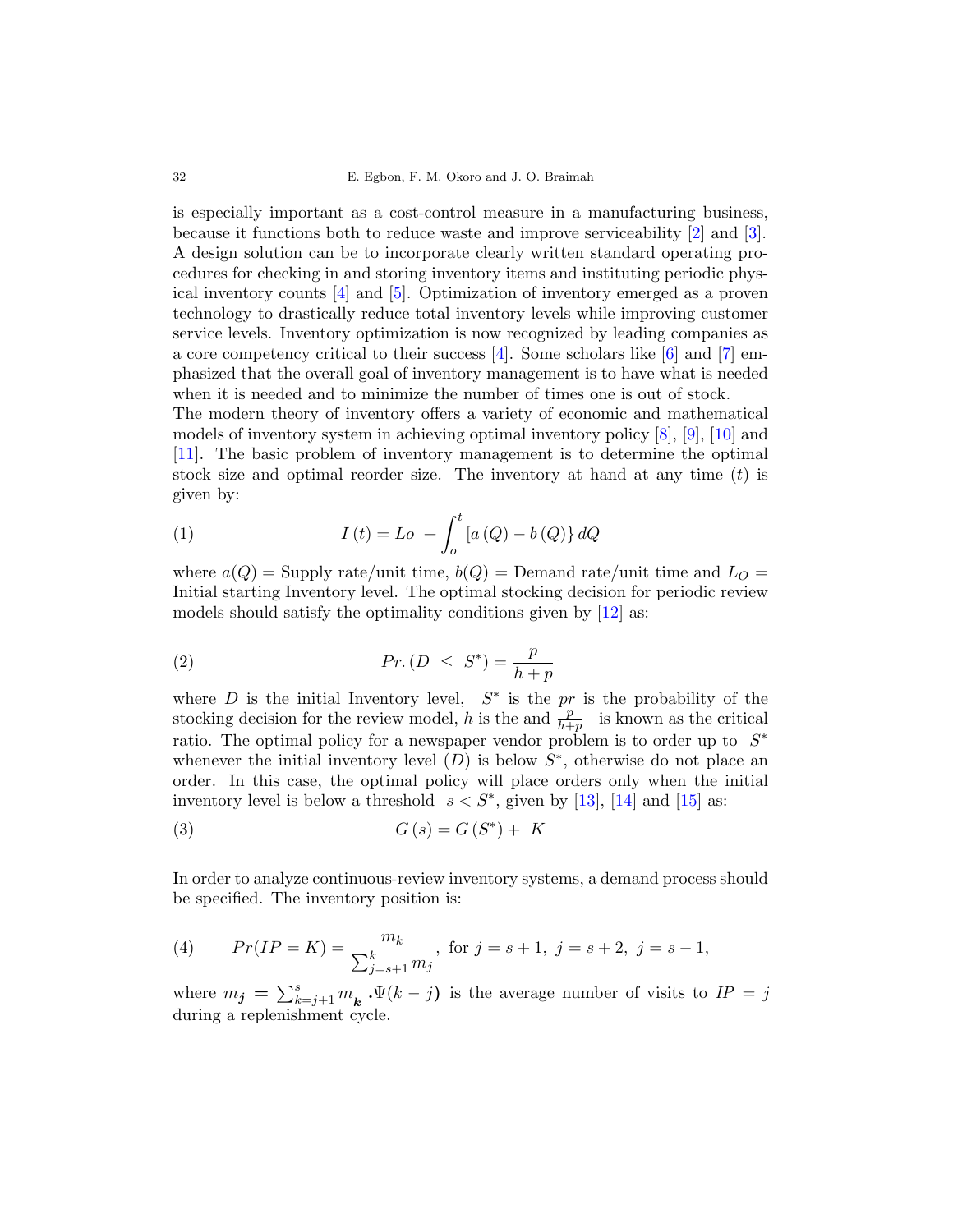The optimization of inventory has become an area of major concern in organizations, academic environments and establishments. The Directorate of Physical Planning in Ambrose Alli University, Ekpoma is our reference point for the development process of optimizing inventory supplied. The ability to formulate mathematical model and a linear programming model by using the linprog solver to the supply of the inventories will no doubt be of reliable benefits as there is the possibility of optimizing the supplied quantity by considering the issue of cost benefit analysis and in addition use such results to determine the optimal solution of the inventory. There is need to formulate a linear programming model to the supply activities of the Directorate which will be of immense benefit as there is the possibility of analyzing such results to determine the best solution for the University.

This study provides a solution for the effective procurement and distribution of inventories in the Directorate of Physical Planning in Ambrose Alli University, Ekpoma. The inventory model of the facilities purchased is formulated and applied the linear programming solver to optimize the inventory cost. The research formulate mathematical model that would describe the behaviour of the inventory system in Directorate of Physical Planning in Ambrose Alli University, Ekpoma; obtain optimal solution for the inventory policy with regard to the model under review; and design a computerize information processing system that will help to maintain records of current inventory levels.

### 2. RESEARCH METHOD

Most industrial problems in manufacturing organizations of the economy can be expressed in terms of measurable parameters, with the objective to monitor and control relevant production processes for purposes of optimizing resources. For cases where the problems (production constraints) can be mathematically expressed as linear inequalities with the objective to optimize a linear function, the production problem can be categorized as a linear optimization problem. Optimization of production scheduling as linear programming model permits the optimal realization of objective based decisions to reduce production and inventory costs and maximize profit, if all relevant constraints can be rightly identified. Primary method of data collection was adopted in gathering the necessary data in this dissertation and the necessary data attached. Mathematical formulation of the inventory of the purchased items was carried out and an application package called the linprog solver of the MATLAB was employed to optimize the cost of inventory purchased, obtained the optimal solution for the inventory model and designed a computerize information processing system to help maintain records of current inventory levels for the Directorate of Physical Planning in Ambrose Alli University Ekpoma on Desktop Computers, Laptops, Printers, Air-conditioners, Fire-Proof Cabinets and Voltage Regulators. The above method was employed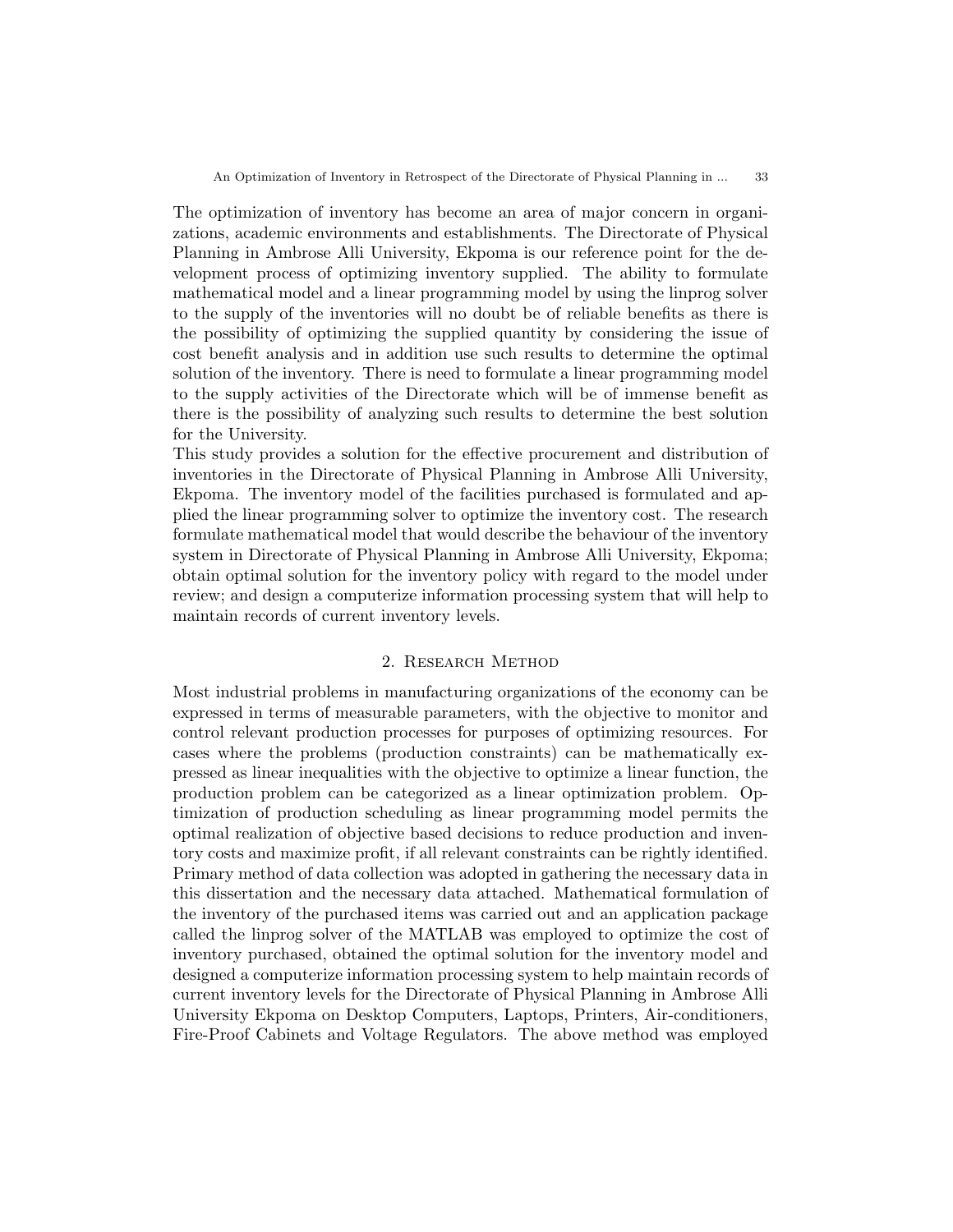to address the stated objectives for the purpose of optimizing the inventory problems. The methods used in this research are:

2.1. Linear programming approach. This is a class of optimization problems where both the objective function to be maximized or minimized and the constraints are linear. It can also be seen as a method of determining an optimum program of inter-dependent activities which are competing for limited resources under assumptions of linearity. Linear programming models can generally be represented as:

(5) 
$$
Max Z = \sum_{j=1}^{n} C_{J}x_{j} \text{ i.e. } c_{1}x_{1} + c_{2}x_{2} + \ldots + c_{n}x_{n}
$$

Subject to

$$
\sum_{J=1}^{N} a_{ij} a_j = b_i
$$

where  $x_j = 0, j = 1, 2, \dots, n$ ,  $x_j$ =level of activity  $j(j = 1, \dots, n, c_j)$  = Performance measure coefficient for activity  $j^{th}$  produced  $b_i=$  maximum amount of resources i available  $(i = 1, \dots, n)$  and  $a_{ij}$  = amount of resources i required to produce one unit of activity  $x_j$ .

2.2. Integer programming approach. An Integer linear programming is an optimization problem in which all or some of the variables are integers. Integer programming problem is a linear programming problem which can be expressed in canonical form as:

$$
(7) \t\t Maximize  $c^T x$
$$

Subject to:

$$
(8) \t\t Ax = b
$$

$$
(9) \t\t x \ge 0 \t and integral
$$

where A is an  $m \times n$  matrix, b is m-dimensional while c and x are n-dimensional vectors. In addition, Integer programming  $(IP)$  can be seen as an important technique used in dealing with problems that arise frequently in diverse fields such as capital budgeting, production planning, capacity planning, scheduling, chemical engineering process and inventory production and distribution, where fractional production are not required.

A mathematical optimization problem is one in which some function is either maximized or minimized relative to a given set of alternatives. Linear programming is an extremely powerful tool for addressing a wide range of applied optimization problems. Simplex tableau is used to perform row operations on the linear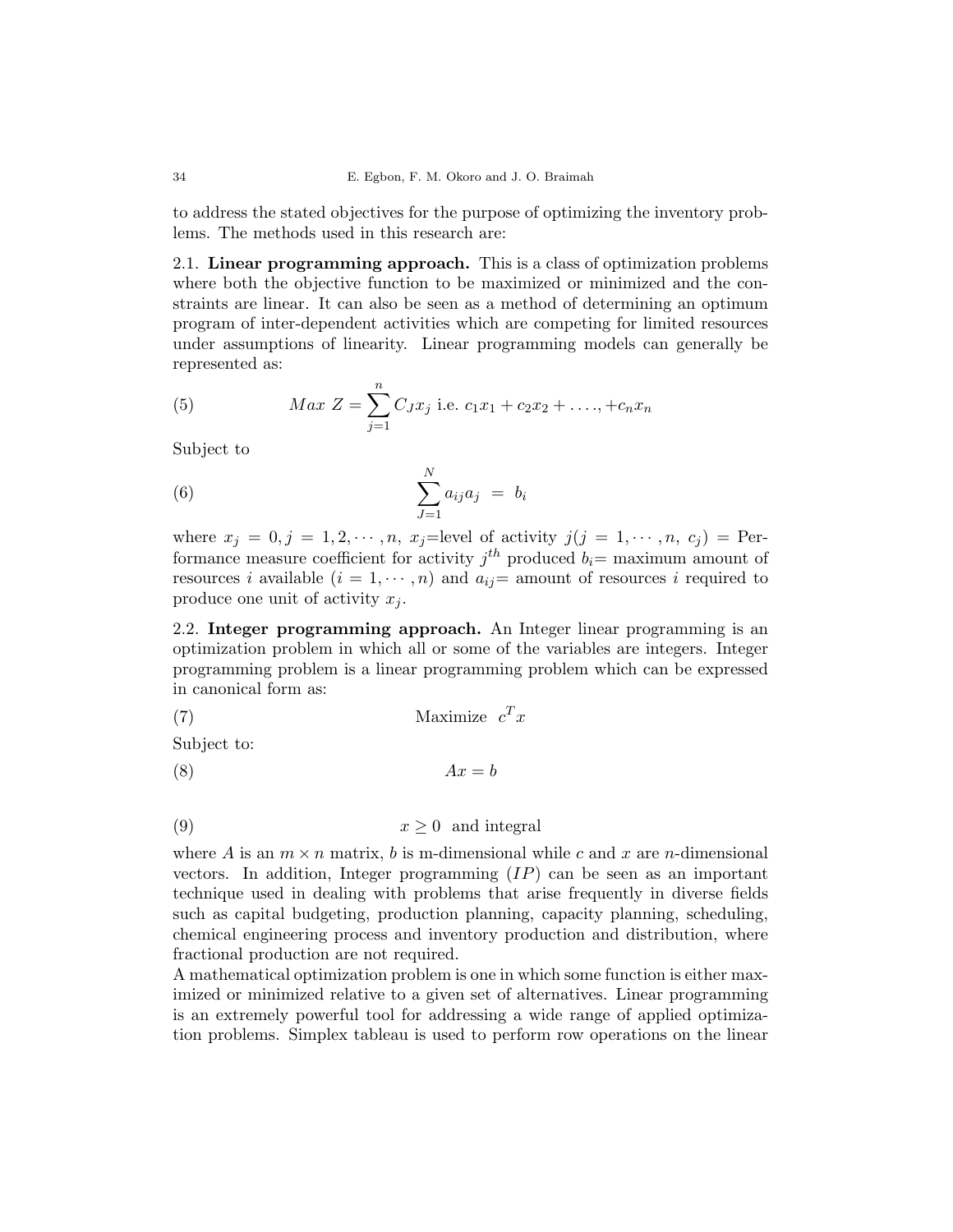programming model as well as for checking optimality. The purchased items are the materials and are denoted by the parameter  $x'$  while the cost of each item is represented by the parameter  $'c'$ .

Let  $x_1$  represent the quantities of Desktop Computers supplied,  $x_2$  represent the quantities of Laptops supplied,  $x_3$  represent the quantities of Printers, supplied,  $x_4$  represent the quantities of Air Conditioners supplied,  $x_5$  represent the quantities of Fire Proof Cabinets supplied,  $x_6$  represent the quantities of Voltage Regulators purchased and Z represent the objective function.

There is therefore the need to minimize the total cost defined as  $C_1, C_2, C_3, C_4, C_5$ and  $C_6$  of the materials for each year hence we have to consider the purchase for the first year and proceeded after obtaining the optimal solution to do same for the second year. The objective is to minimize the total cost of the quantities of the products purchased by the Directorate of Physical Planning (DPP) in Ambrose Alli University, Ekpoma. The formulation of the linear program for the Directorate takes the form:

(10) Minimize 
$$
Z = \sum_{J=1}^{n} C_1 x_1, C_2 x_2, \cdots, C_n x_n
$$

<span id="page-4-0"></span>(11) Minimize 
$$
Z = C_1 x_1 + C_2 x_2 + \dots + C_n x_n
$$

(12) Minimize 
$$
Z = C_1x_1 + C_2x_2 + C_3x_3 + C_4x_4 + C_5x_5 + C_6x_6
$$

The design program is  $X = \text{LINPROG}(c, A, b, Aeg, beq, LB, UB)$  defines a set of lower and upper bounds on the design variables  $'X'$  so that the solution is in the range  $LB \Leftarrow X \Leftarrow UB$ . linprog solves linear programming problems.

<span id="page-4-1"></span>(13) 
$$
[X, \text{ objective value}] = \text{linprog}(c, A, b, Aeq, beq, LB, UB)
$$

for  $x_i > 0$ ,  $(i = 1, 2, \dots, 6)$  where all the  $x_i$ 's are non negative or for  $j = 1: 6$ This is for obtaining optimal solution of program code 1 with upper bound while the design program for obtaining optimal solution of program code 2 without upper bound is as defined below:

(14) 
$$
[X, \text{ objective value}] = \text{linprog}(c, A, b, Aeq, beq, LB)
$$

for  $x_i > 0$ ,  $(i = 1, 2, \dots, 5)$  where all the  $x_{i's}$  are non negative or for  $j = 1: 5$ MATLAB was employed to handle the linear programming problem. These are problems in which you have a quantity, depending linearly on several variables that you want to maximize or minimize subject to several constraints that are expressed as linear inequalities with the same variables.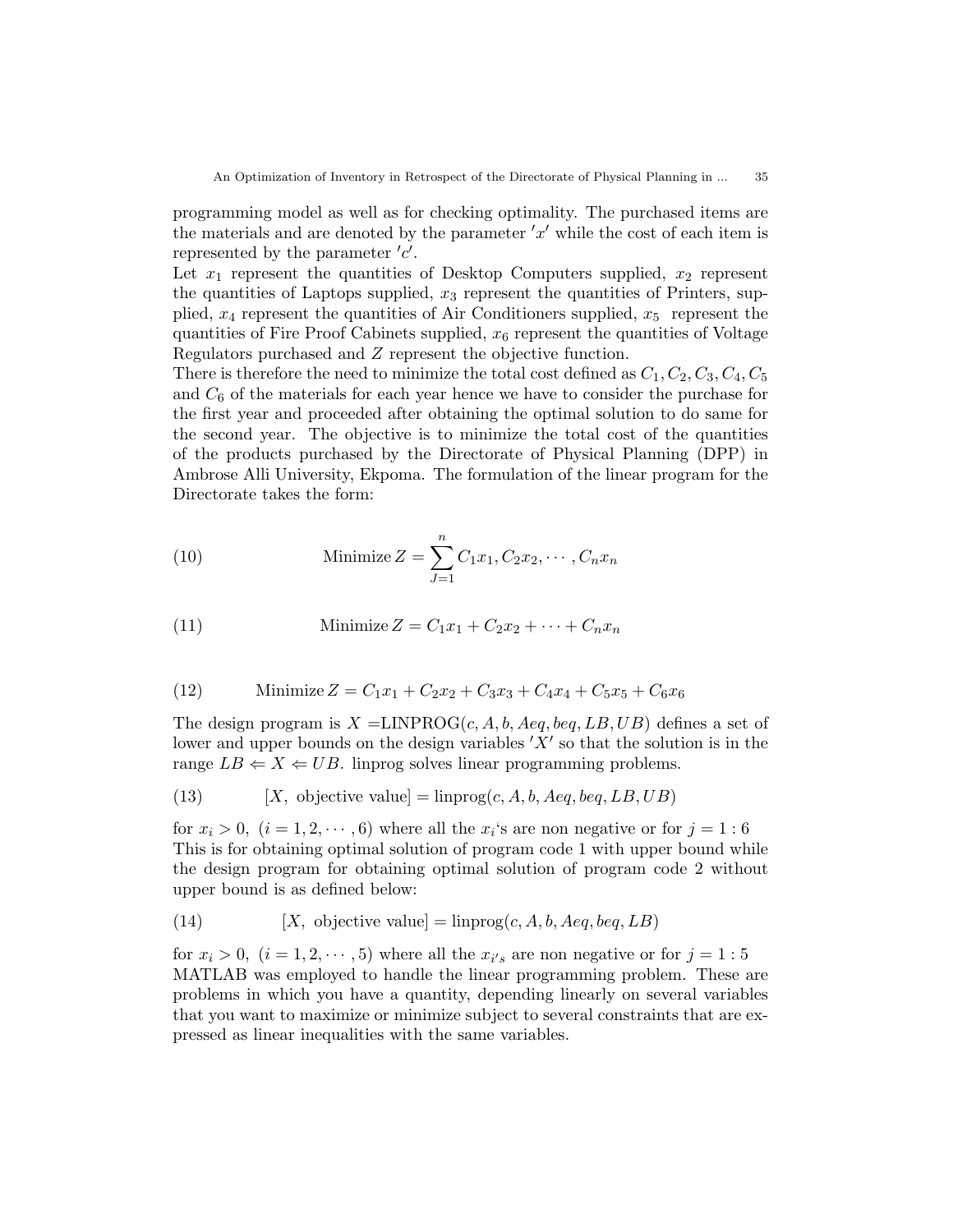## 3. Results and Analysis

3.1. Inventory Items and their Associated cost. The available data provided by the Directorate of Physical Planning of the University for 2015 and 2016 is shown in Table 1.

| Items            | Available     | $\rm Cost$<br>per |
|------------------|---------------|-------------------|
|                  | Quantities in | in<br>item        |
|                  | 2015          | 2015(N)           |
|                  |               |                   |
| Desktop<br>com-  | 250           | 120000            |
| puters           |               |                   |
| Laptops          | 278           | 140000            |
| Printers         | 300           | 75000             |
| Air conditioners | 305           | 55000             |
| Fire proof cabi- | 285           | 64000             |
| nets             |               |                   |
| Voltage regula-  | 670           | 18000             |
| tors             |               |                   |

Table 1: Inventory of items and their Associated cost for 2015

Source: Directorate of Physical Planning, Ambrose Alli University, Ekpoma.

## Budget for  $2015 = N138,495,000$

However, a simple computation of the inventory and associated cost for 2015 is presented in Table 2 below.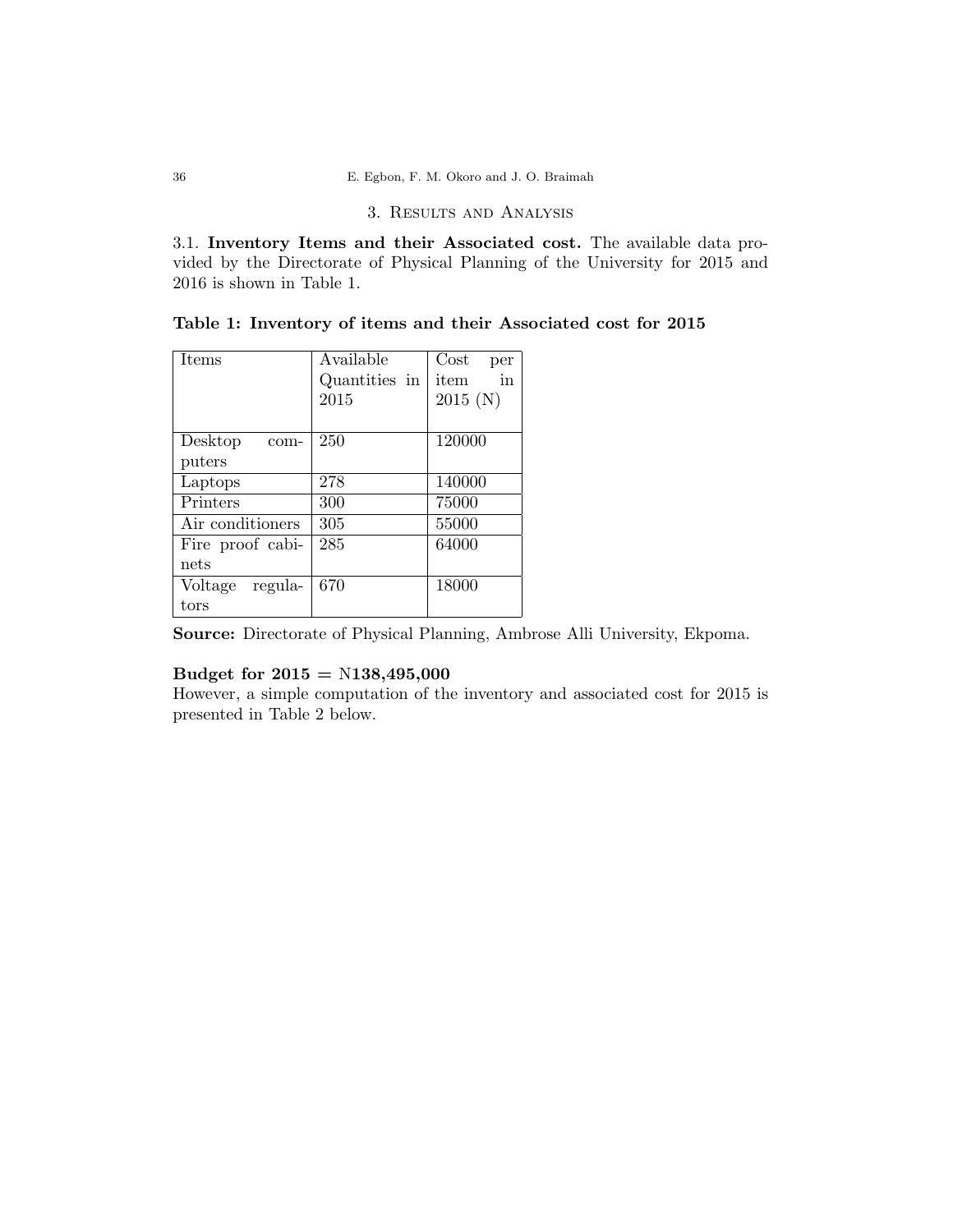An Optimization of Inventory in Retrospect of the Directorate of Physical Planning in ... 37

| Material                                          | Available<br>Quantities<br>in<br>2015 | Unit Cost per<br>item Available<br>in 2015 (N) | Total<br>cost<br>per item<br>(N) |
|---------------------------------------------------|---------------------------------------|------------------------------------------------|----------------------------------|
| Desktop<br>computers                              | 250                                   | 120000                                         | 30000000                         |
| Laptops                                           | 278                                   | 140000                                         | 38920000                         |
| <b>Printers</b>                                   | 300                                   | 75000                                          | 22500000                         |
| Air condi-<br>tioners                             | 305                                   | 55000                                          | 16775000                         |
| $\boldsymbol{\mathrm{proof}}$<br>Fire<br>cabinets | 285                                   | 64000                                          | 18240000                         |
| <b>Voltage</b><br>regulators                      | 670                                   | 18000                                          | 12060000                         |
| Overall To-<br>tal                                | 2088                                  | 472000                                         | 138495000                        |

Table 2: Inventory and Associated Cost for 2015

There need to minimize the total cost of the materials for each year, hence, the need to consider the purchase for the first year (2015). The objective is to minimize the total cost of the product purchased by the Directorate of Physical Planning (DPP) in Ambrose Alli University, Ekpoma. Thus: applying equation  $(11)$  given as:

Minimize  $Z = C_1x_1 + C_2x_2 + C_3x_3 + C_4x_4 + C_5x_5 + C_6x_6$ , which results to Minimize

(15)  $Z = 120000x_1 + 140000x_2 + 75000x_3 + 55000x_4 + 64000x_5 + 18000x_6$ 

Subject to the following constraints equations:

### Constraint 1

The total unit cost of all the items should be less than or equal to total amount meant for purchase of all items. That is, total cost of each item is restricted to the budget constraint. The total budget which can be allocated is N 138495000 and the individual costs per Desktop Computers, Laptops, Printers, Air conditioners, Fire Proof Cabinets and Voltage Regulators purchased is N 12000, N 14000, N75000, N55000, N64000 and N180001 respectively. This can be represented by the equation,

 $120000x_1 +140000x_2 +75000x_3 +55000x_4 +64000x_5 +18000x_6 \le 138495000$ 

Reducing the constraint further to its lowest term gives the expression below:

(16)  $1.2x_1 + 1.4x_2 + 0.75 x_3 + 0.55x_4 + 0.64x_5 + 0.18x_6 \le 1384.95$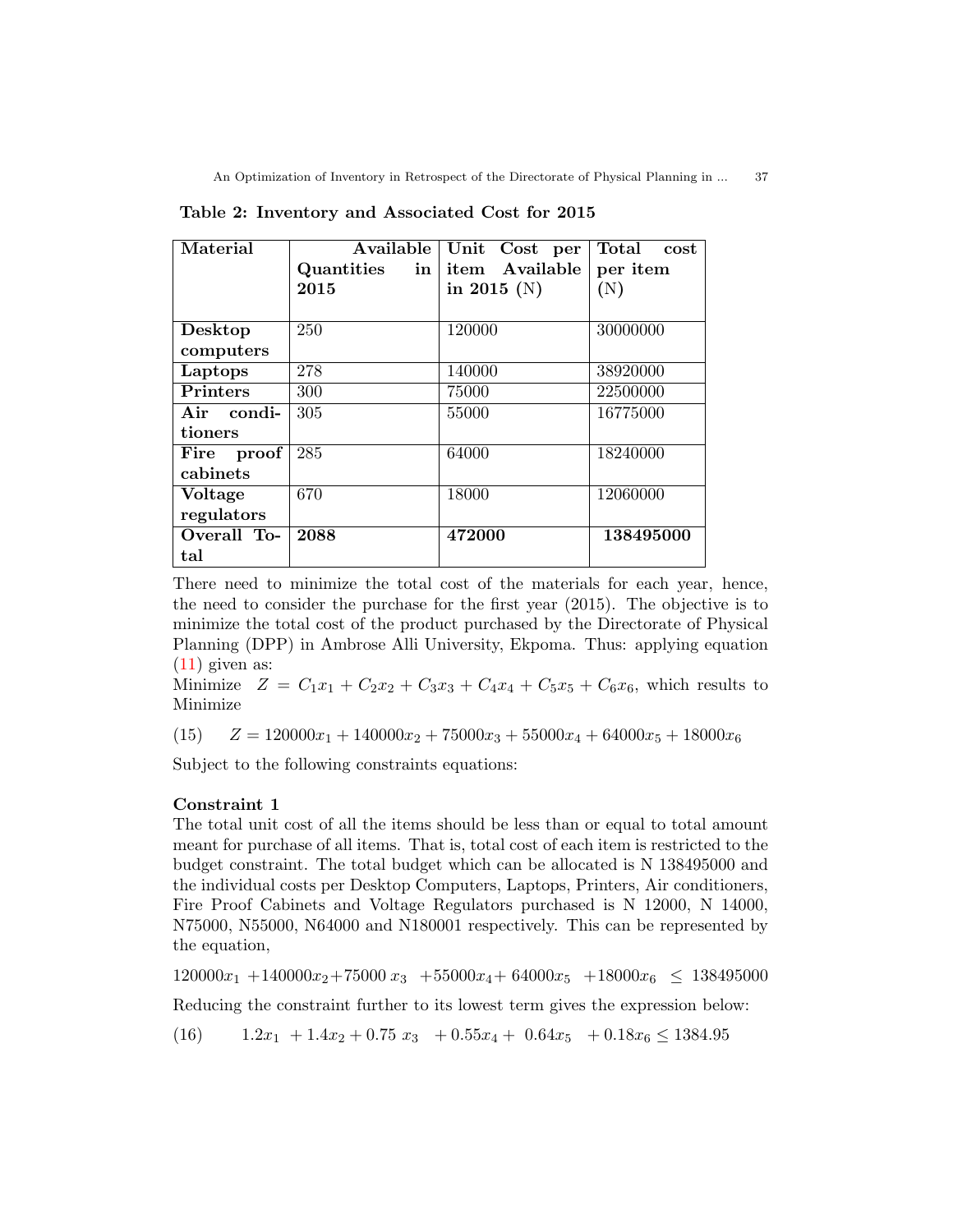## Constraint 2

The total cost of Desktop computers and Laptops is less than or equal to total sum of money allocated for the purchase of the required desktop computers and laptops. The individual costs per Desktop Computers and Laptops purchased are N120, 000 and N140, 000 while the total sum of the two individual items is N68, 920, 000. This can be represented by the equation:  $120000x_1 + 14000x_2 = 68920000$ 

Reducing the expression further yields:

$$
(17) \t\t 6x_1 + 7x_2 = 3446
$$

### Constraint 3

The sum total of Unit cost of Desktop computers, Unit cost of Laptops and unit cost of Printers is equated to be equal to the total amount allocated for their purchase. That is, the sum of N 30, 000,000; N 38, 920,000 and N 22, 500,000 was respectively used for the purchase of Desktop computers, Laptops and Printers respectively as earmarked. This can be mathematically represented as:

Cost of Desktop computers  $+$  Laptops  $+$  Printers  $= 91420000$ 

 $120000x_1 + 140000x_2 + 75000x_3 = 91420000$ 

Reducing the expression further yields

(18)  $12x_1 + 14x_2 + 7.5 x_3 = 9142$ 

## Constraint 4

This is equally an equality constraint. The sum of the entire inventory items to be supplied or purchased (ie Desk top computers, Laptops, Printers, Air conditioners, Fire Proof Cabinets, and Voltage Regulators) is subjected to a total number specified by the researcher in order to enhance quality control; otherwise we may get a result that may be outrageous or underutilized. A total stock of 1900 inventories needed to be purchased as a choice.

(19)  $x_1 + x_2 + x_3 + x_4 + x_5 + x_6 = 1900$ 

#### Constraint 5

The sum of eighteen million naira is set aside for the purchase of Air conditioners and Voltage Regulators. That is, Air-conditioners  $+$  Voltage Regulators  $=$ 28825000.

 $55000x_4$  + 18000  $x_6$  = 28825000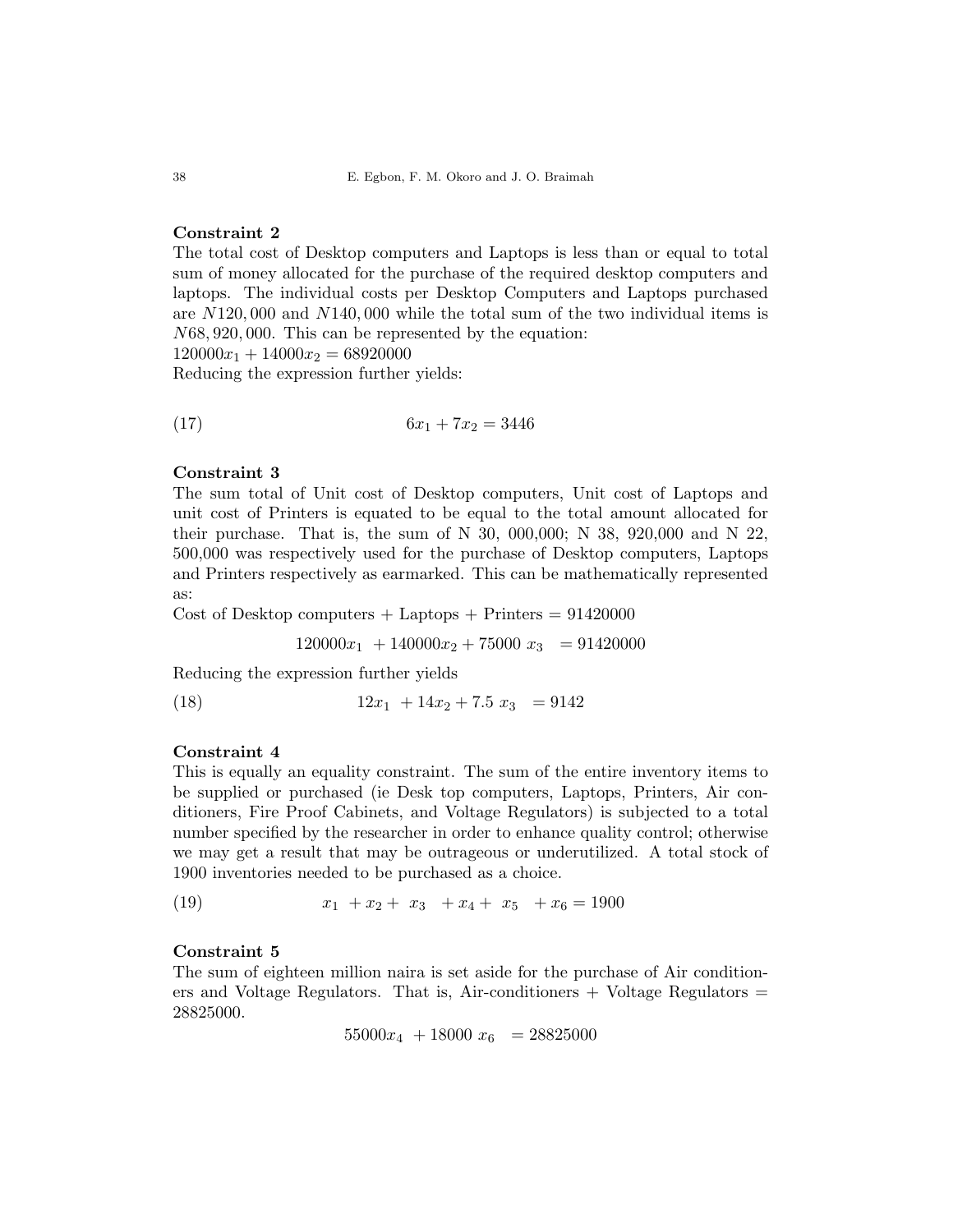An Optimization of Inventory in Retrospect of the Directorate of Physical Planning in ... 39

Further reduction of the expression yields

(20)  $55x_4 + 18x_6 = 28825$ 

## Constraint 6

The available quantities of inventory items were used to set an upper bound for the program:

$$
(21) \qquad x_1 \le 250; \; ; x_2 \le 278; x_3 \le 300; x_4 \le 305; \; x_5 \le 285; \; x_6 \le 670
$$

The linear equation is converted from mathematical forms into vector forms.

$$
(22) \t Z = (120000 \t 140000 \t 75000 \t 55000 \t 64000 \t 180000)
$$

A total of two and three linear inequalities constraints in six variables in each case created. Then, matrix  $A(2\times6)$  matrix is created, corresponding to two linear inequalities in six variables, and vector b with two elements. The resulting matrix A for the Inequality constraints is as depicted below:

(23) 
$$
A = \begin{bmatrix} 1.2 & 1.4 & 0.75 & 0.55 & 0.64 & 0.18 \\ 6 & 7 & 0 & 0 & 0 & 0 \end{bmatrix}
$$

$$
(24) \qquad \qquad b = \left[ \begin{array}{c} 1384.95 \\ 3446 \end{array} \right]
$$

Also, a matrix  $A(3X6)$  is formed, corresponding to three linear equalities in six variables, and vector  $b$  with three elements: in order to have the equations in the form  $A_{eq} = beq$  in six variables and the vector  $beq$  with three elements.

(25) 
$$
Aeq = \begin{bmatrix} 12 & 14 & 7.5 & 0 & 0 & 0 \\ 1 & 1 & 1 & 1 & 1 & 1 \\ 0 & 0 & 0 & 55 & 0 & 18 \end{bmatrix}
$$

(26) 
$$
beq = \begin{bmatrix} 9142 \\ 1900 \\ 28825 \end{bmatrix}
$$

A lower bound lb and upper bound ub is then created as specified below:

1

(27) 
$$
lb = \begin{bmatrix} 0 \\ 0 \\ 0 \\ 0 \\ 0 \\ 0 \end{bmatrix}
$$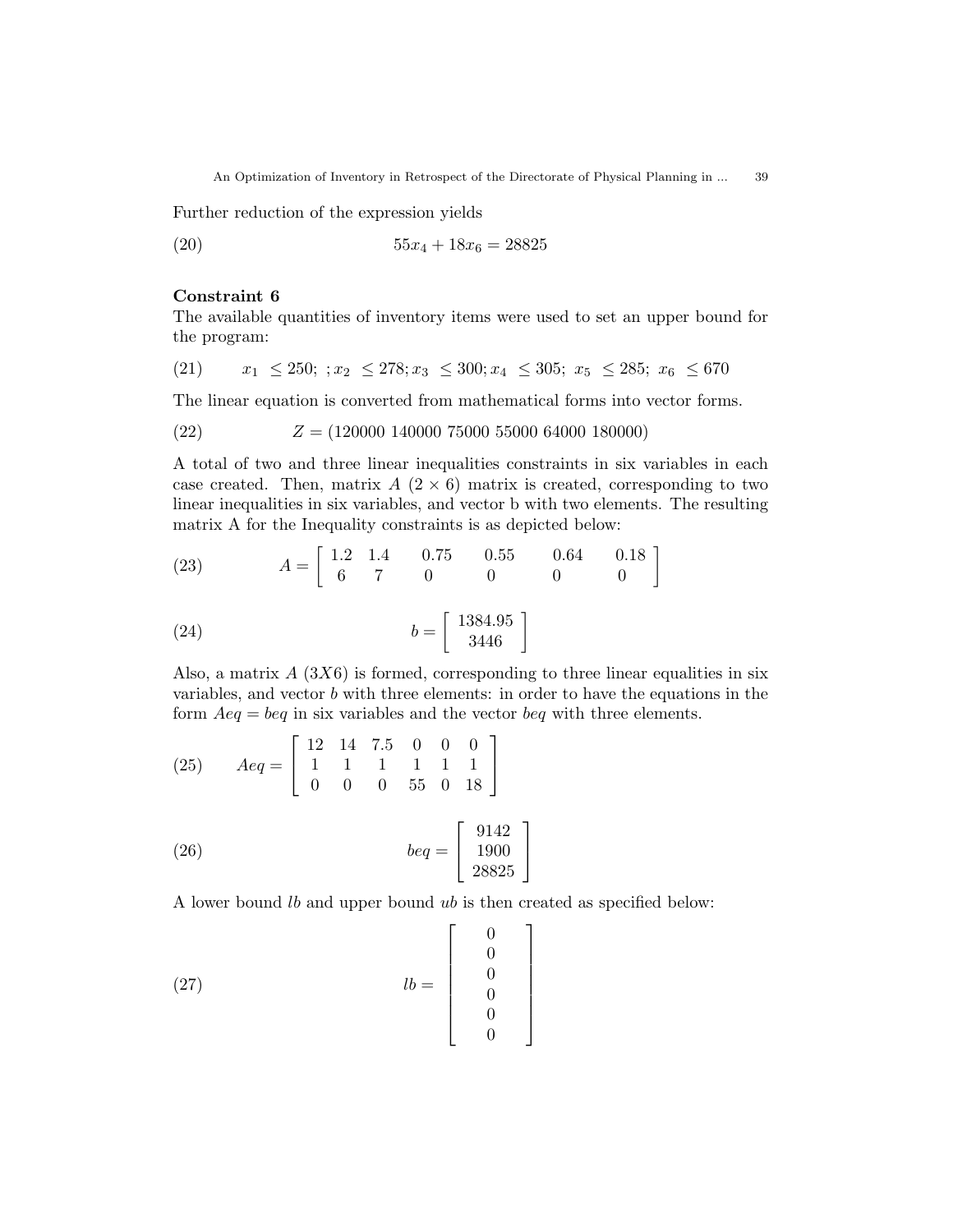(28)  
\n
$$
ub = \begin{bmatrix} 250 \\ 278 \\ 300 \\ 305 \\ 285 \\ 670 \end{bmatrix}
$$
\n(29)  
\n
$$
c = \begin{bmatrix} 120000 \\ 140000 \\ 75000 \\ 55000 \\ 64000 \\ 18000 \end{bmatrix}
$$

where  $A=$  the matrix of the linear inequality constraints,  $b=$  the right hand side vector of the linear inequality constraints,  $Aeq =$  the matrix of the linear equality constraints,  $beq =$  the right hand side vector of the linear equality constraints, lb = the vector of the lower bounds,  $ub =$  the vector of the upper bounds and  $c =$ vector of the objective function.

3.2. Optimal solution for 2015 budget. The linprog solver of MATLAB is used in order to get the optimal solution for the established programme: This is done in order to see if the result of cost minimization for the programmes is satisfied, validated and to determine the amount that have been saved as profit for the directorate. Applying the Design formula in the linprog of MATLAB defined in [\(13\)](#page-4-1). Table 3 is then obtained. The Optimal solution for 2015 budget then follows:

X, objective value =  $\text{limprog}(c, A, b, Aeq, beq, lb, ub)$ 

for  $(x_i > 0, i = 1, 2, \dots, 6)$  where all the  $x_i$ 's are non negative or for  $j = 1: 6$ 

3.3. Program code 1 (with upper bound). The program code 1 with upper bound is hereby given as follows:

 $A = [1.2 \ 1.4 \ 0.75 \ 0.55 \ 0.64 \ 0.18; 6 \ 7 \ 0 \ 0 \ 0 \ 0];$  % create the matrix A  $b = [1384.95; 3446]$  create the vector b  $Aeq=[12\ 14\ 7.5\ 0\ 0\ 0; 1\ 1\ 1\ 1\ 1\ 1; 0\ 0\ 0\ 55\ 0\ 18]$  create the matrix  $Aeq$  $beq = [9142; 1900; 28825];$  % creates the vector  $beq$  $lb = [0 0 0 0 0 0]$ ; % create the vector lb  $ub = [250 278 300 305 285 670]$  $c = [120000; 140000; 75000; 55000; 64000; 18000]; %$  creates the vector c % call the linprog solver  $[X,$  objective Value $]=\text{linprog}(c,A,b,Aeq, beq, lb, ub)$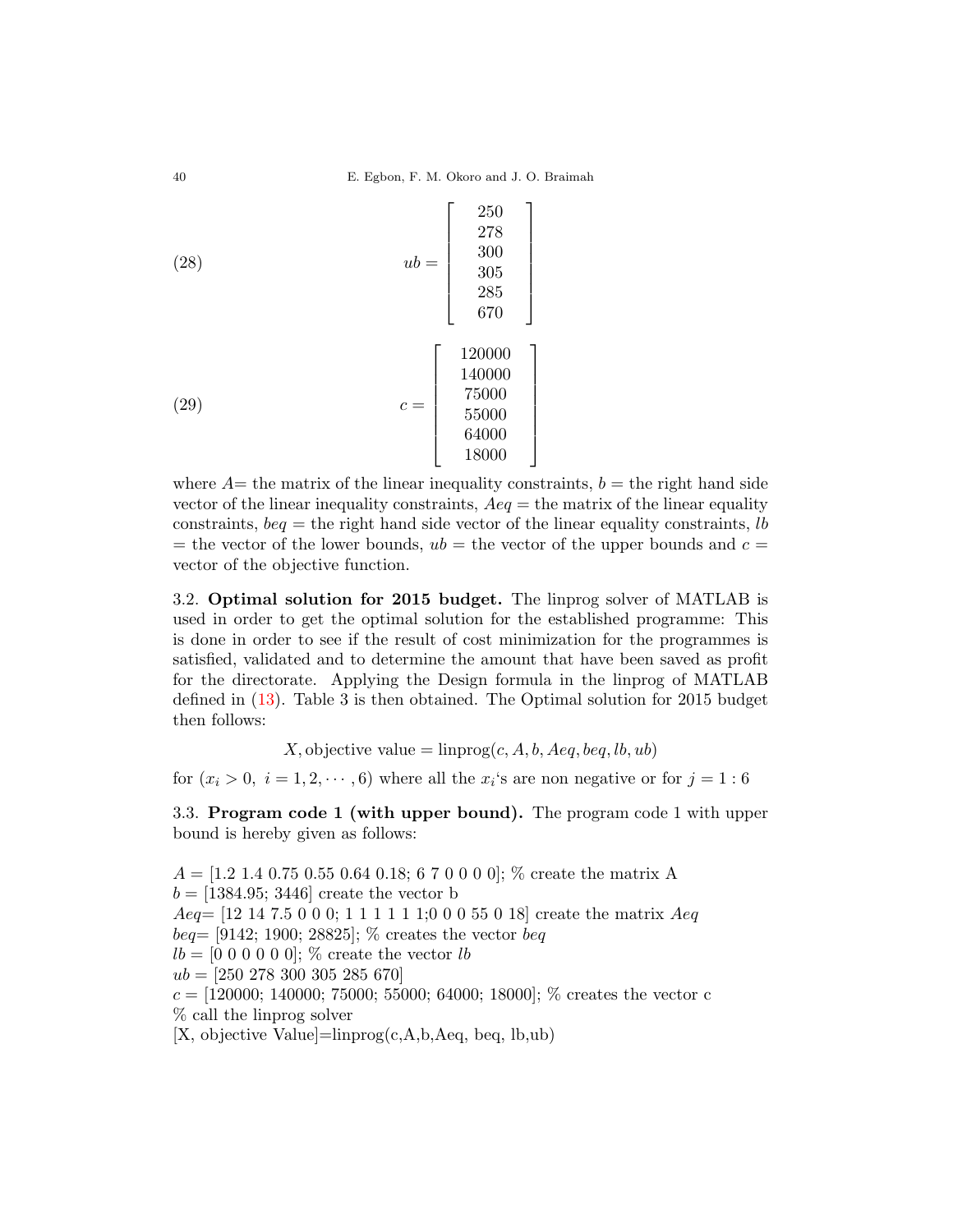An Optimization of Inventory in Retrospect of the Directorate of Physical Planning in ... 41

For  $i = 1:6\%$  print results in formatted form Fprintf  $(\forall x\%d\forall t\%20.4f\in\mathbb{R}, i,x(i))$ end

fprintf(['The value of the objective function" is  $\%$ .4f\n', objective Value)

| <b>Variables</b> | Value        |
|------------------|--------------|
| $\pmb{x}_{i's}$  |              |
| $x_1$            | 250.00       |
| $x_2$            | 267.86       |
| $x_3$            | 300.00       |
| $x_4$            | 304.14       |
| $x_5$            | 108.00       |
| $x_6$            | 670.00       |
| Z                | 125699857.14 |

Table 3: Optimal solution for 2015 budget

The value of the objective function is 125699857.14. The implication of the above inventory optimization program can be interpreted from the optimal solution as follows: The Directorate of Physical Planning of the university should purchase 250 Desktop Computers; 268 Laptops; 300 Printers; 304 Air-conditioners; 108 Fireproofs Cabinets and 670 Voltage Regulators at a total cost of N125, 699,857.1429 with a favourable balance of N12, 795,142.86.

3.4. Program code 2 (without upper bound). There is need to minimize the total cost of the materials for each year hence we have to consider the purchase for the first year  $(2015)$ . Thus: from  $(11)$ .

(30) Minimize  $Z = 120000x_1+140000x_2+75000x_3+55000x_4+64000x_5+18000x_6$ Subject to the following constraints equations:

## Constraint 1

The total cost of each item is restricted to the budget constraint. The total budget which can be allocated is N138495000 and the individual costs per Desktop Computers, Laptops, Printers, Air conditioners, Fire Proof Cabinets and Voltage Regulators purchased is N12000, N14000, N75000, N55000, N64000 and N180001 respectively. This can be represented by the equation

 $120000x_1 + 140000x_2 + 75000x_3 + 55000x_4 + 64000x_5 + 18000x_6 \le 138495000$ 

Reducing the constraint further to its lowest term gives the expression below:

(31)  $1.2x_1 + 1.4x_2 + 0.75 x_3 + 0.55x_4 + 0.64x_5 + 0.18x_6 \le 1384.95$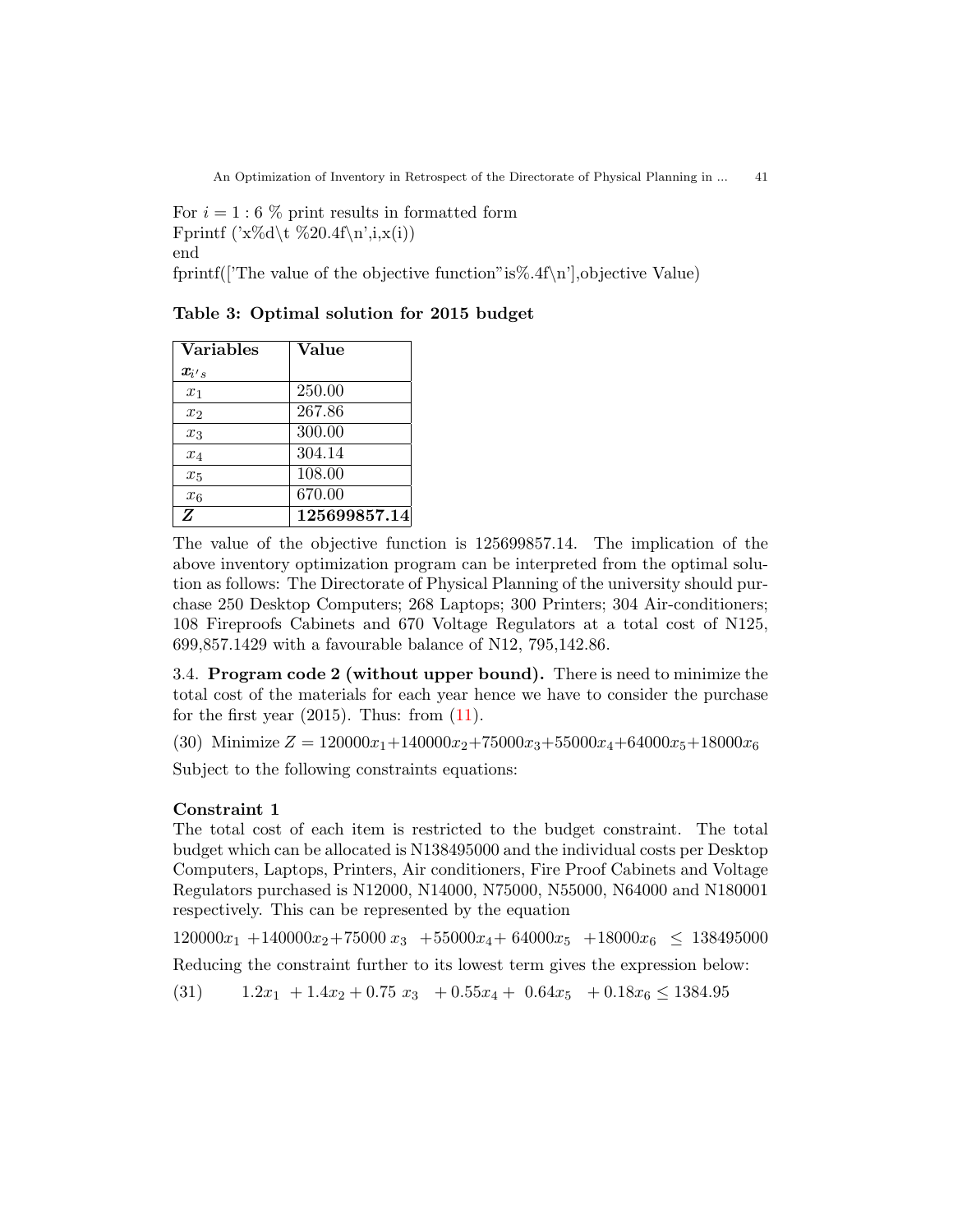## Constraint 2

The total cost of Desktop computers and Laptops is less than or equal to total sum of money allocated for the purchase of the required desktop computers and laptops. The individual costs per Desktop Computers and Laptops purchased are

N120000 and N140000 while the total sum of the two individual items is N68920000 This can be represented by the equation,  $120000x_1 + 14000x_2 = 68920000$ Reducing the expression further yields:

$$
(32) \t\t 6x_1 + 7x_2 = 3446
$$

#### Constraint 3

The sum total of Unit cost of Desktop computers, Laptops and Printers is equated to be equal to the total amount allocated for their purchase. That is, the sum of N30, 000,000; N38, 920,000 and N22,500,000 respectively was used for the purchase of the items. This can be mathematically represented as: Cost of Desktop  $computers + Laptops + Printers = 91420000$ 

 $120000x_1 + 140000x_2 + 75000x_3 = 91420000$ . Reducing the expression further yields

$$
(33) \t\t 12x_1 + 14x_2 + 7.5 x_3 = 9142
$$

## Constraint 4

The sum of the entire inventory items (Desk top computers, Laptops, Printers, Air conditioners, Fire Proof Cabinets, and Voltage Regulators) to be supplied or purchased is subjected to a total number specified by the researcher in order to enhance quality control; otherwise, we may get a result that may be outrageous or underutilized. A total stock of 1900 inventories needed to be purchased as a choice.

$$
(34) \t\t x_1 + x_2 + x_3 + x_4 + x_5 + x_6 = 1900
$$

#### Constraint 5

The sum of eighteen million naira is set aside for the purchase of Air conditioners and Voltage Regulators. That is Air-conditioners  $+$  Voltage Regulators  $=$ 28825000

$$
55000x_4 + 18000x_6 = 28825000
$$

Further reduction of the expression yields

$$
(35) \t\t 55x_4 + 18x_6 = 28825
$$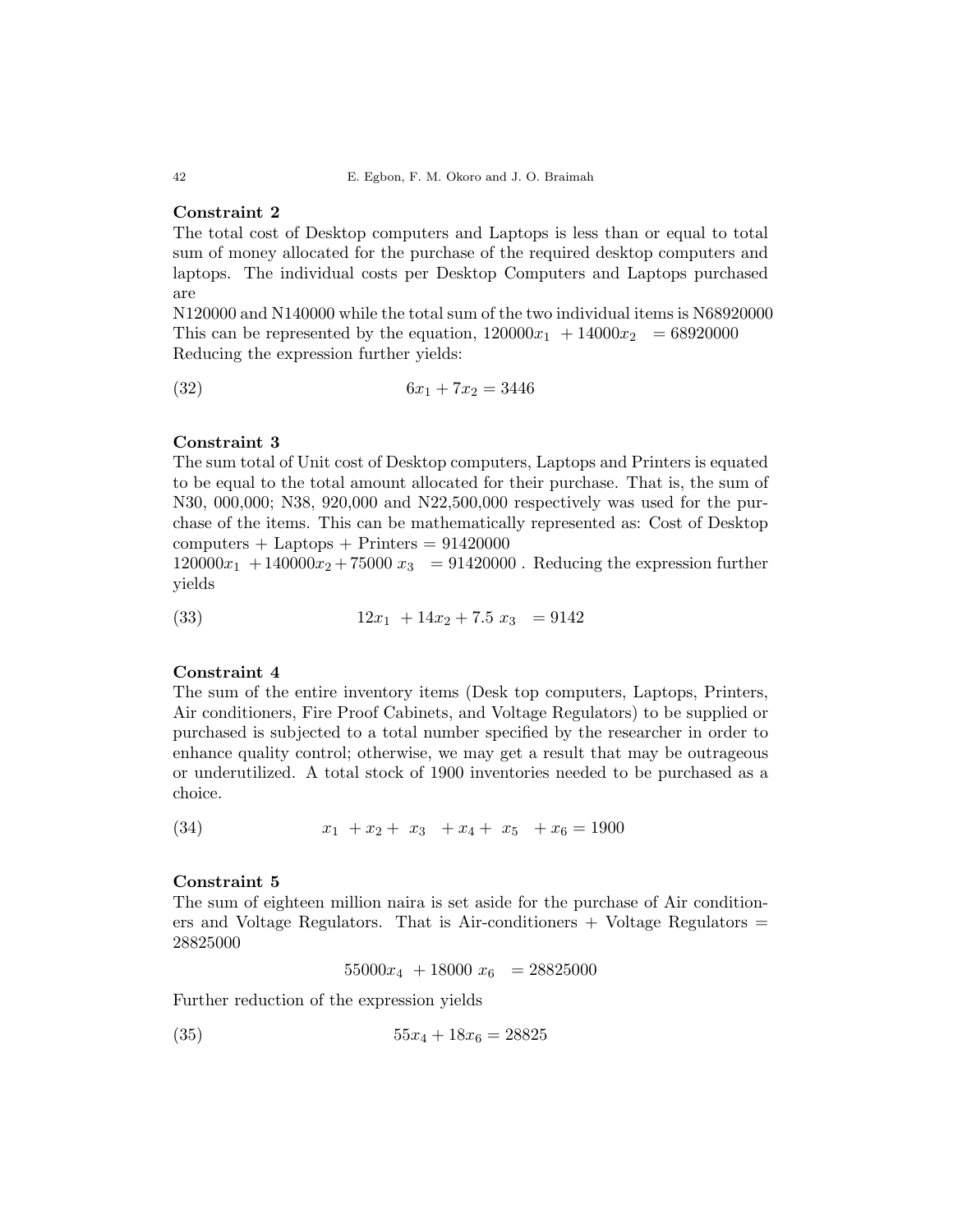The linear equations are then converted from mathematical forms into vector forms.

$$
(36) \t Z = (120000 \t 140000 \t 75000 \t 55000 \t 64000 \t 180000)
$$

A total of two and three linear equalities constraints in six variables in each case are formed. Then, a matrix  $A(2\times6)$  is created corresponding to two linear inequalities in six variables, and vector b with two elements. The resulting matrix A for the inequality constraints is as depicted below:

(37) 
$$
A = \begin{bmatrix} 1.2 & 1.4 & 0.75 & 0.55 & 0.64 & 0.18 \\ 6 & 7 & 0 & 0 & 0 & 0 \end{bmatrix}
$$

$$
(38)\qquad \qquad b = \left[\begin{array}{c} 1384.95\\3446 \end{array}\right]
$$

A matrix  $A(3\times6)$  is also created, corresponding to three linear equalities in six variables and vector b with three elements. In order to have the equations in the form  $Aeg = beq$  in six variables and the vector beq with three elements as shown below:

(39) 
$$
Aeq = \left[ \begin{array}{rrrrr} 12 & 14 & 7.5 & 0 & 0 & 0 \\ 1 & 1 & 1 & 1 & 1 & 1 \\ 0 & 0 & 0 & 55 & 0 & 18 \end{array} \right]
$$

$$
(40) \t beq = \begin{bmatrix} 9142 \\ 1900 \\ 28825 \end{bmatrix}
$$

The need to create the lower bound (lb) and upper bound (ub) as specified below

(41)  
\n
$$
lb = \begin{bmatrix} 0 \\ 0 \\ 0 \\ 0 \\ 0 \\ 0 \end{bmatrix}
$$
\n(42)  
\n
$$
c = \begin{bmatrix} 120000 \\ 140000 \\ 75000 \\ 55000 \\ 64000 \\ 18000 \end{bmatrix}
$$

The linprog solver of MATLAB is also used in order to get the optimal solution for the established programme. This is done in order to see if the result of cost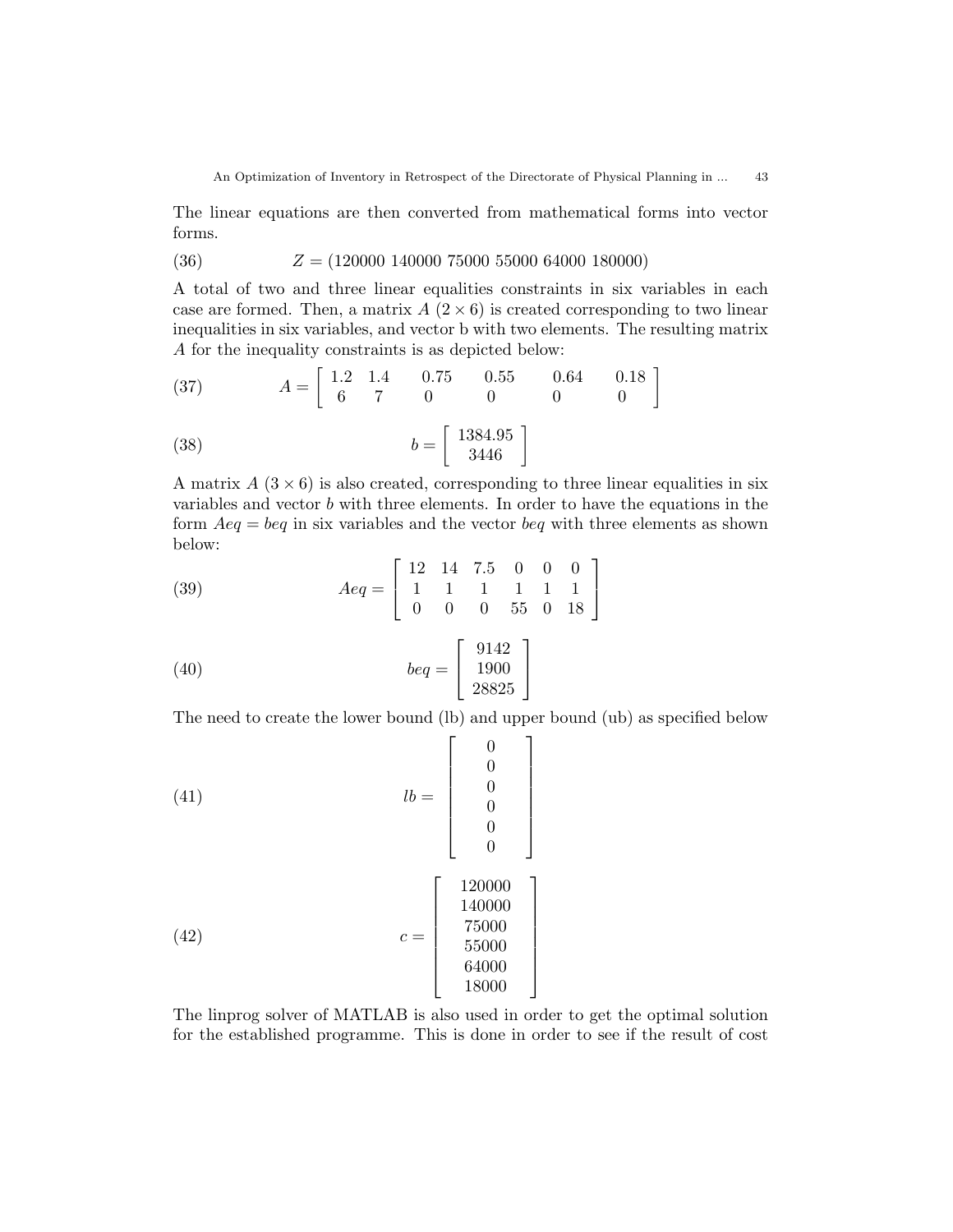minimization for the programmes is satisfied, validated and to determine the amount that have been saved as profit for the directorate.

Thus:  $X = \text{LINPROG}(c, A, b, Aeg, beq, LB, UB)$  defines a set of lower and upper bounds on the design variables, X, so that the solution is in the range  $LB \Leftarrow$  $X \leftarrow UB$ . linprog solves linear programming problems.

(43) 
$$
[X, \text{objective value}] = \text{linprog}(c, A, b, Aeq, beq, lb)
$$

for  $x_i > 0$ ,  $(i = 1, 2, \dots, 5)$  where all the  $x_i$ 's are non-negative or for  $j = 1: 5$ 

## Program code 1 (with upper bound)

 $A = [1.2 \ 1.4 \ 0.75 \ 0.55 \ 0.64 \ 0.18; 6 \ 7 \ 0 \ 0 \ 0 \ 0];$  % create the matrix A  $b = 1384.95$ ; 3446 create the vector b  $Aeq = [12 14 7.5 0 0 0; 1 1 1 1 1; 0 0 0 55 0 18]$  create the matrix  $Aeq$  $beq = [9142; 1900; 28825];$  % creates the vector  $beq$  $lb = [0 0 0 0 0 0]$ ; % create the vector lb  $c = [120000; 140000; 75000; 55000; 64000; 18000];$  % creates the vector c % call the linprog solver  $[X,$  objective Value $]=\text{linprog}(c, A, b, Aeq, beq, lb);$ For  $i = 1:5\%$  print results in formatted form Fprintf  $(\forall x\%d\forall t\%20.4f\in\mathbb{R}, i,x(i))$ end fprintf(['The value of the objective function"is%.4f\n'],objective Value)

| Table 4: Optimal solution for 2015 budget |  |  |  |
|-------------------------------------------|--|--|--|
|                                           |  |  |  |

| <b>Variables</b> | Value        |
|------------------|--------------|
| $\pmb{x}_{i's}$  |              |
| $x_1$            | 0.00         |
| x <sub>2</sub>   | 0.00         |
| $x_3$            | 1200.00      |
| $x_4$            | 0.00         |
| $x_5$            | 0.00         |
| $x_{6}$          | 1000.00      |
| 7.               | 108000000.00 |

The value of the objective function is 108000000.00

The implication of the above inventory optimization program can be interpreted from the optimal solution to mean that: the DPP should not purchase items like Desktop Computers; Laptops; Air Conditioners and Fire Proof Cabinets because a total of 1200 units of Printers and 1000 units of Voltage Regulators purchased at a minimized total cost of one hundred and eight million naira (N108,000,000.00).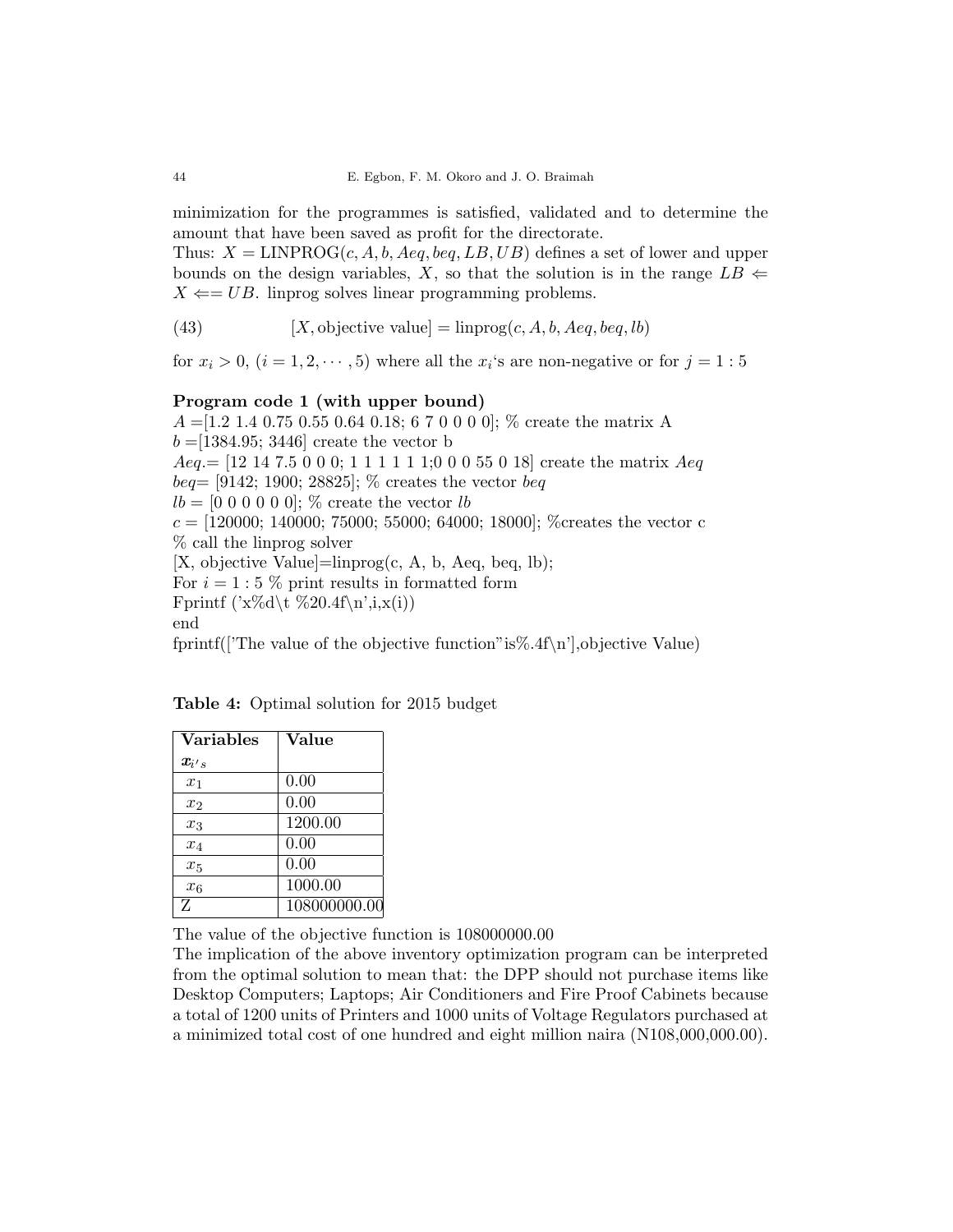It is observed that, this is not good enough as it is not a true representation of the desired items needed to be purchased in the directorate. This is for the fact that a total sum of thirty million, four hundred and ninety five thousand naira (N30495000.00) from the budgeted allocation is unutilized.

Summary. A mathematical model for the inventory materials of the Directorate of Physical Planning in Ambrose Alli University, Ekpoma, Edo State was developed. The linear programming solver (linprog solver of the MATLAB) to minimize the total cost for the year 2015. Programme codes 1 and 2 with upper bounds were used to provide the most optimized inventory among the items purchased, as well as the optimal minimal cost for the inventory. Program codes 1 with an upper bound achieved the desired results for the respective year, whereas program codes 2 without an upper bound were unable to achieve the desired results, indicating that their optimization process was performing poorly in terms of cost minimization.

Conclusion. The Directorate of Physical Planning's inventory optimization was the focus of this paper. The inventories of the products that were given were modeled. Six constraints were used in code 1 (with upper bound) to represent the inventory materials of each purchase, while five constraints were used in code 2 (without upper bound) to minimize the purchased cost. The solution was found using the linprog solver, and an analysis of the optimized results revealed that the code with upper bound produced better results than the code without.

Recommendation. It is therefore recommended that the management of Ambrose Alli University, Ekpoma's Directorate of Physical Planning, as well as other purchasing or procurement officers and managers in general, use mathematical formulations of models and linprog solver with bounded codes to effectively determine the most efficient way of allocating their limited funds in order to minimize cost and maximize efficiency.

Acknowledgement. The authors are grateful to Ambrose Alli University, Ekpoma, Nigeria for the supports they received from the University during the compilation of this work.

Competing interests: The manuscript was read and approved by all the authors. They therefore declare that there is no conflicts of interest.

Funding: The authors received no financial support for the research, authorship, and/or publication of this article.